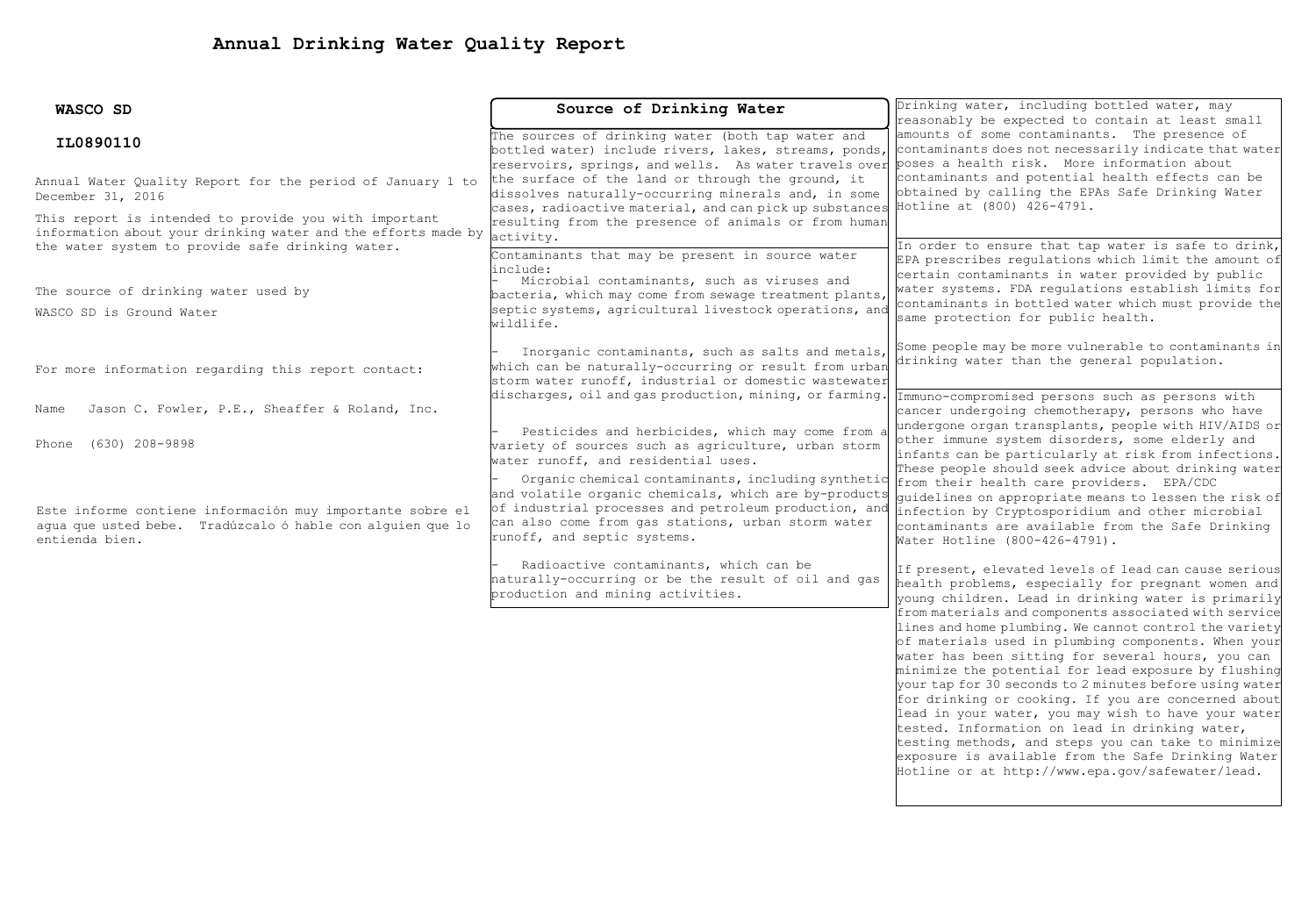## **Source Water Information**

| Source Water Name | Type of Water | Report Status Location |                        |  |
|-------------------|---------------|------------------------|------------------------|--|
| WELL 1 (00915)    | GM            | ACTIVE                 | Carl Sandburg          |  |
| WELL 2 (01402)    | GM            | ACTIVE                 | Near Elevated Tank     |  |
| WELL 3 (01763)    | GW            | ACTIVE                 | Campton Crossing Drive |  |

## **Source Water Assessment**

We want our valued customers to be informed about their water quality. If you would like to learn more, please feel welcome to attend any of our regularly scheduled meetings. The source water assessment for our supply has been completed by the Illinois EPA. If you would like a copy of this information, please stop by the District office or call our water operator at 630-208-9898. To view a summary version of the completed Source Water Assessments, including: Importance of Source Water; Susceptibility to Contamination Determination; and documentation/recommendation of Source Water Protection Efforts, you may access the Illinois EPA website at http://www.epa.state.il.us/cgi-bin/wp/swap-fact-sheets.pl.

Source of Water: WASCO SD To determine Wasco Sanitary District's susceptibility to groundwater contamination, information obtained during a Well Site Survey performed by the Illinois Rural Water Association on April 22, 1999 was reviewed. Based on this information, one potential source of contamination was identified within proximity to the water supply's wells: a sanitary sewer. The Illinois EPA does not consider the water supply's source water susceptible to contamination. This determination is based on a number of criteria including: monitoring conducted at the well; monitoring conducted at the entry point to the distribution system; and the available hydrogeologic data on the wells. In anticipation of the U.S. EPA's proposed Ground Water Rule, the Illinois EPA has determined that the Wasco Sanitary District's source water is not vulnerable to viral contamination. This determination is based upon the completed evaluation of the following criteria during the Vulnerability Waiver Process: the supply's wells are properly constructed with sound integrity and proper site conditions; a hydrogeologic barrier exists that should prevent pathogen movement; all potential routes and sanitary defects have been mitigated such that the source water is adequately protected; monitoring data did not indicate a history of disease outbreak; and a sanitary survey of the water supply did not indicate a viral contamination threat. Because the supply's wells are constructed in a confined aquifer, that should minimize the movement of pathogens into the wells, well hydraulics were not considered to be a significant factor in the vulnerability determination. Hence, well hydraulics were not evaluated for this groundwater supply.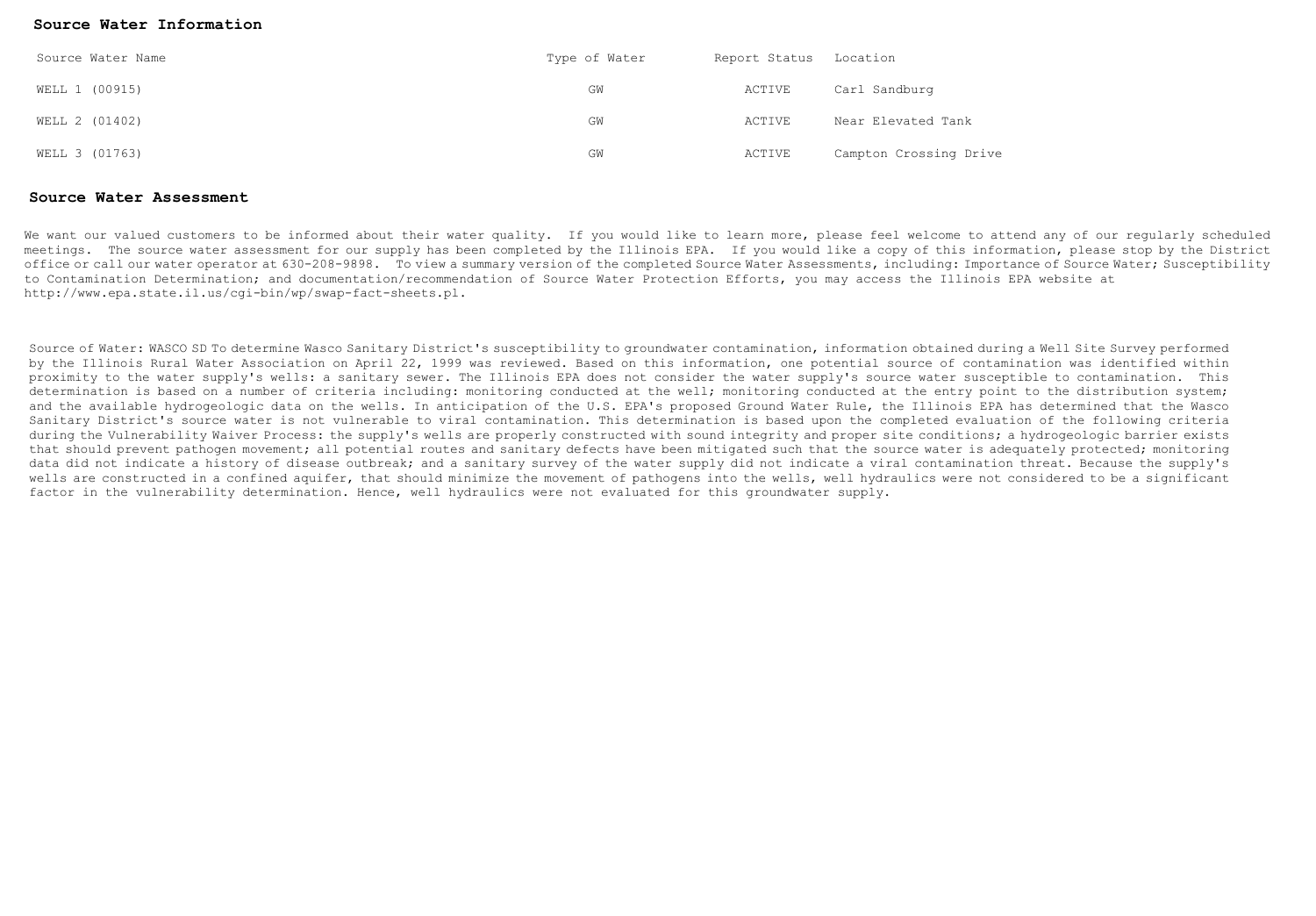## **Lead and Copper**

Definitions:

Action Level Goal (ALG): The level of a contaminant in drinking water below which there is no known or expected risk to health. ALGs allow for a margin of safety. Action Level: The concentration of a contaminant which, if exceeded, triggers treatment or other requirements which a water system must follow.

| Lead and Copper | Date Sampled | MCLG | Action Level<br>(AL) | 90th<br>Percentile | # Sites Over AL | Units | Violation | Likely Source of Contamination                                                                                |
|-----------------|--------------|------|----------------------|--------------------|-----------------|-------|-----------|---------------------------------------------------------------------------------------------------------------|
| Copper          | 09/24/2015   | 1.3  | $\ldots$ 3           | 0.26               |                 | ppm   | N         | Erosion of natural deposits; Leaching from wood<br>preservatives; Corrosion of household plumbing<br>systems. |
| Lead            | 09/24/2015   |      |                      | 2.3                |                 | ppb   | Ν         | Corrosion of household plumbing systems;<br>Erosion of natural deposits.                                      |

## **Water Quality Test Results**

| Definitions:                      | The following tables contain scientific terms and measures, some of which may require explanation.                                                                                                                                                                         |
|-----------------------------------|----------------------------------------------------------------------------------------------------------------------------------------------------------------------------------------------------------------------------------------------------------------------------|
| Avg:                              | Requlatory compliance with some MCLs are based on running annual average of monthly samples.                                                                                                                                                                               |
| Level 1 Assessment:               | A Level 1 assessment is a study of the water system to identify potential problems and determine (if possible) why total<br>coliform bacteria have been found in our water system.                                                                                         |
| Level 2 Assessment:               | A Level 2 assessment is a very detailed study of the water system to identify potential problems and determine (if possible)<br>why an E. coli MCL violation has occurred and/or why total coliform bacteria have been found in our water system on multiple<br>occasions. |
| Maximum Contaminant Level or MCL: | The highest level of a contaminant that is allowed in drinking water. MCLs are set as close to the MCLGs as feasible using<br>the best available treatment technology.                                                                                                     |
|                                   | Maximum Contaminant Level Goal or MCLG: The level of a contaminant in drinking water below which there is no known or expected risk to health. MCLGs allow for<br>a margin of safety.                                                                                      |
| MRDL:                             | Maximum residual disinfectant level or The highest level of a disinfectant allowed in drinking water. There is convincing evidence that addition of a disinfectant<br>is necessary for control of microbial contaminants.                                                  |
| or MRDLG:                         | Maximum residual disinfectant level goal The level of a drinking water disinfectant below which there is no known or expected risk to health. MRDLGs do not reflect<br>the benefits of the use of disinfectants to control microbial contaminants.                         |
| na:                               | not applicable.                                                                                                                                                                                                                                                            |
| mrem:                             | millirems per year (a measure of radiation absorbed by the body)                                                                                                                                                                                                           |
| ppb:                              | micrograms per liter or parts per billion - or one ounce in 7,350,000 gallons of water.                                                                                                                                                                                    |
| ppm:                              | milligrams per liter or parts per million - or one ounce in 7,350 gallons of water.                                                                                                                                                                                        |
| Treatment Technique or TT:        | A required process intended to reduce the level of a contaminant in drinking water.                                                                                                                                                                                        |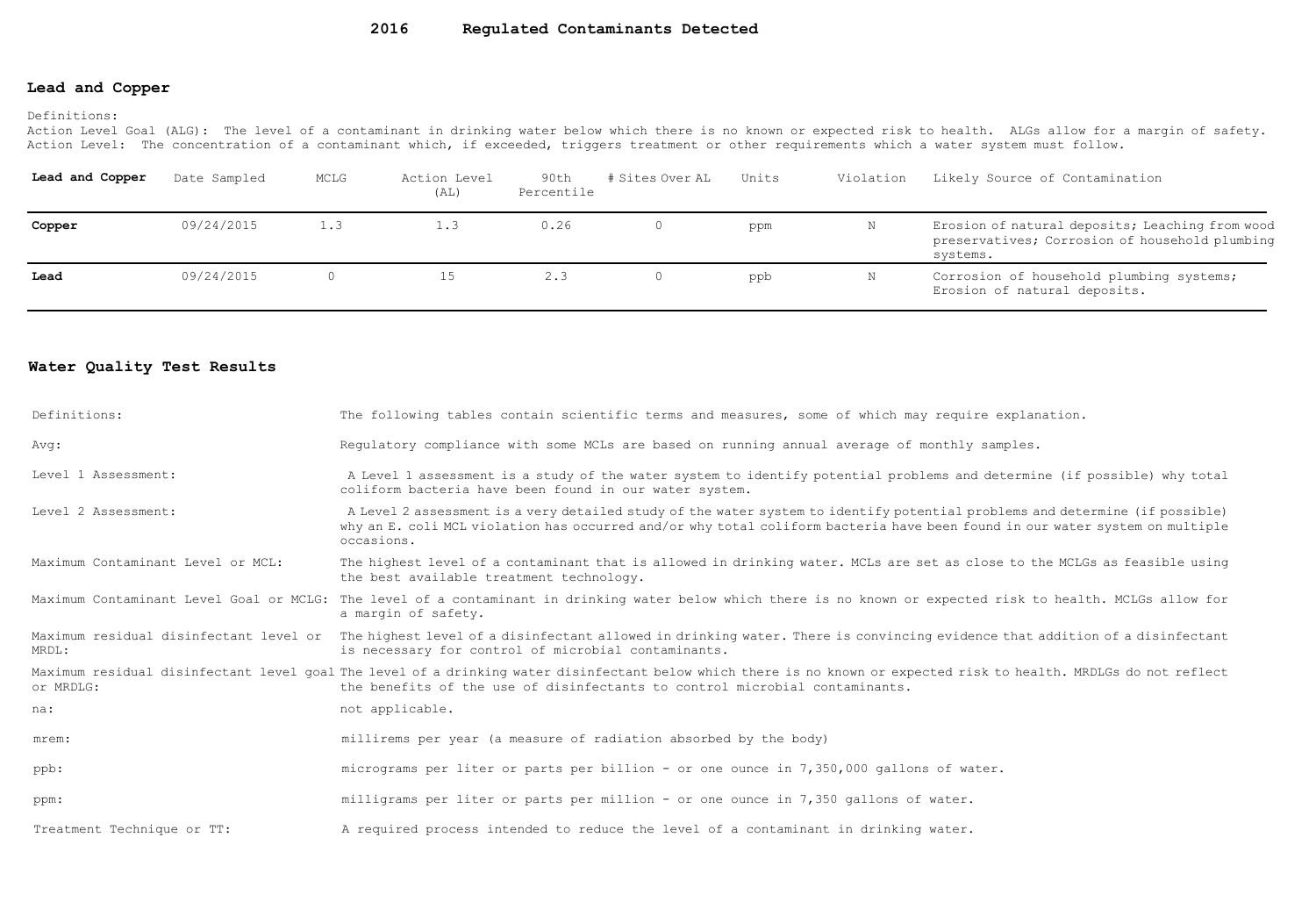| Regulated Contaminants                           |                    |          |                                           |                          |            |       |             |                                                                                                                                         |
|--------------------------------------------------|--------------------|----------|-------------------------------------------|--------------------------|------------|-------|-------------|-----------------------------------------------------------------------------------------------------------------------------------------|
| Disinfectants and<br>Disinfection<br>By-Products | Collection<br>Date | Detected | Highest Level Range of Levels<br>Detected | <b>MCLG</b>              | <b>MCL</b> | Units |             | Violation Likely Source of Contamination                                                                                                |
| Chlorine                                         | 12/31/2016         | 1.1      | $0.3 - 1.8$                               | $MRDLG = 4$              | $MRDL = 4$ | ppm   | $\mathbf N$ | Water additive used to control microbes.                                                                                                |
| Total Trihalomethanes<br>(TTHM)                  | 2016               | 5        | $4.63 - 4.63$                             | No goal for<br>the total | 80         | ppb   | N           | By-product of drinking water disinfection.                                                                                              |
| Inorganic Contaminants                           | Collection<br>Date | Detected | Highest Level Range of Levels<br>Detected | <b>MCLG</b>              | <b>MCL</b> | Units |             | Violation Likely Source of Contamination                                                                                                |
| Barium                                           | 08/06/2014         | 0.13     | $0.13 - 0.13$                             | 2                        | 2          | ppm   | $\mathbf N$ | Discharge of drilling wastes; Discharge from<br>metal refineries; Erosion of natural deposits.                                          |
| Fluoride                                         | 08/06/2014         | 0.997    | $0.997 - 0.997$                           | $\overline{4}$           | 4.0        | ppm   | N           | Erosion of natural deposits; Water additive which<br>promotes strong teeth; Discharge from fertilizer<br>and aluminum factories.        |
| Iron                                             | 08/06/2014         | 0.013    | $0.013 - 0.013$                           |                          | 1.0        | ppm   | N           | This contaminant is not currently regulated by the<br>USEPA. However, the state regulates. Erosion of<br>natural deposits.              |
| Nitrate [measured as<br>Nitrogen]                | 2016               | 0.04     | $0.04 - 0.04$                             | 10                       | 10         | ppm   | $\mathbf N$ | Runoff from fertilizer use; Leaching from septic<br>tanks, sewage; Erosion of natural deposits.                                         |
| Sodium                                           | 08/06/2014         | 150      | $150 - 150$                               |                          |            | ppm   | $\mathbb N$ | Erosion from naturally occuring deposits: Used in<br>water softener regeneration.                                                       |
| Zinc                                             | 08/06/2014         | 0.0076   | $0.0076 - 0.0076$                         | 5                        | 5          | ppm   | $_{\rm N}$  | This contaminant is not currently regulated by the<br>USEPA. However, the state regulates. Naturally<br>occurring; discharge from metal |